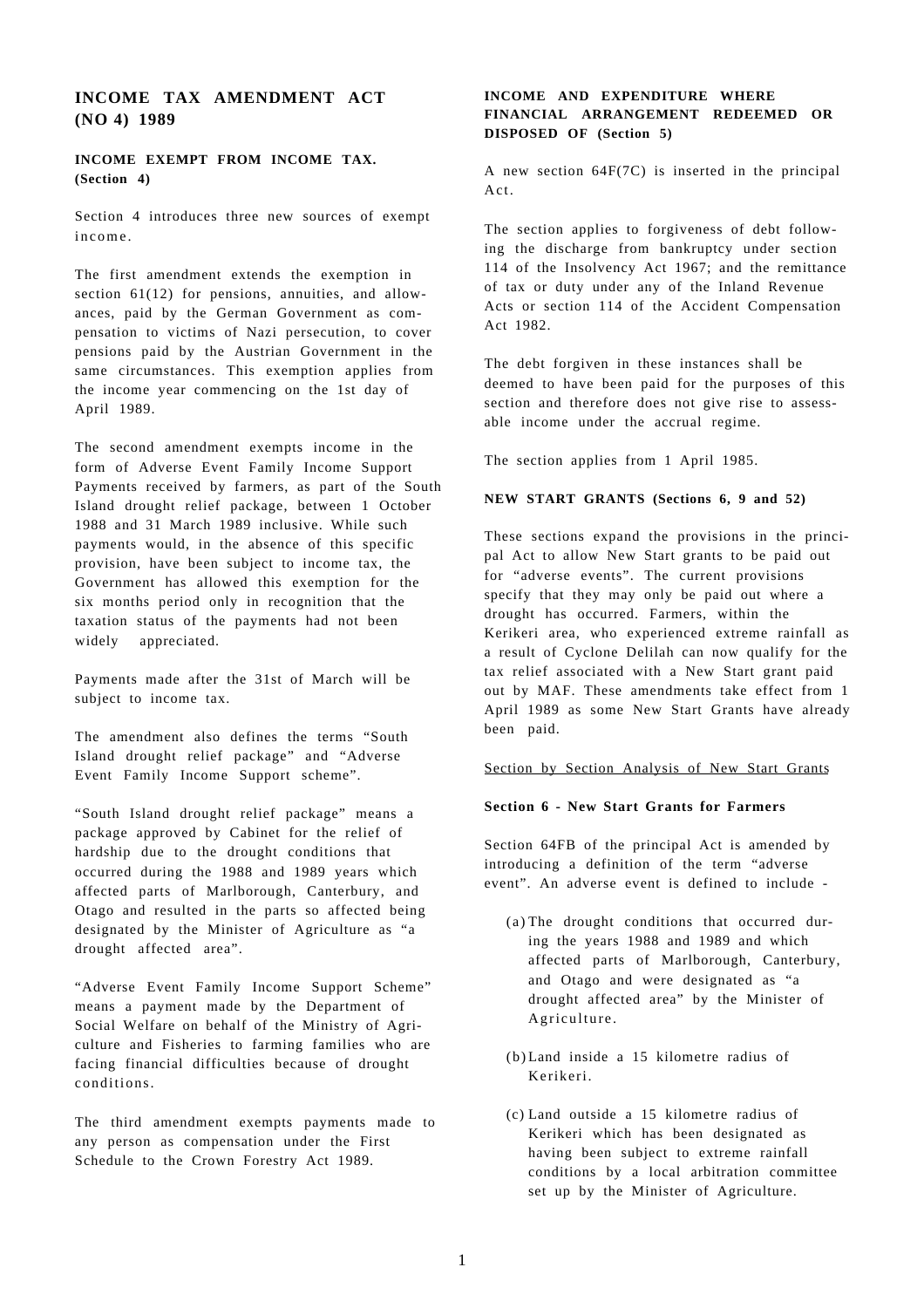There are also a number of consequential drafting amendments to section  $64FB(1)$  and (2). They remove certain references to New Start grants relating solely to "drought relief" and insert the term "adverse event".

These amendments apply in relation to the tax on income derived in the income year that commenced on the 1st day of April 1988 and in every subsequent year. An application date of 1 April 1988 was required to cover New Start grants paid in respect of both drought and extreme rainfall conditions prior to this amendment.

## **Section 9 - Amounts Remitted to be taken into Account in Computing Income**

Sections 9 and 52 of the Amendment Act make amendments to sections  $78(4)(b)$  and  $414(2A)$  in relation to changing the term "drought relief" in section 64FB to "adverse event".

#### **Section 7 - Post facto adjustment.**

Section 7 corrects a minor drafting error in section  $64I(3)(a)$  of the principal Act which specifies a previously amended section. There is no change in the interpretation of section  $64I(3)(a)$  as a result of the amendment.

## **LIVESTOCK TAXATION**

#### **(Sections 2,10,11,12,13 and 55)**

The amendments to the livestock regime in the Income Tax Amendment Act (No.4) 1989 are the result of discussions held by Inland Revenue with interested parties associated with the farming industry. These amendments are aimed at simplifying the livestock regime's application for the benefit of the taxpayer, the tax professional, and Inland Revenue.

The amendments made are as follows:

## **HERD LIVESTOCK**

The herd livestock regime is expanded to include immature classes of female livestock and immature male livestock where that livestock is intended to be used in the future for the production of wool, velvet, or fibre. The taxpayer is given the option, via an election, not to include these classes of livestock in the herd scheme.

The herd scheme is further amended by introducing a provision allowing the taxpayer to elect to immediately place livestock in the herd scheme rather than after the 2 year waiting period as previously required under the legislation.

Finally a provision is introduced to allow farmers who cease farming prior to 1 January in any year, or estates of farmers where the farmer dies prior to 1 January in any year, to adopt the prior year's herd livestock values. This may be done where, in the case of a deceased taxpayer, their tax return is furnished prior to the release of the current year's values and in all other cases where an election is furnished prior to 1 January.

#### **Write-Down Provisions**

The 3 year write-down provisions in respect of specified livestock, which applied to -

- (a) New farmers for their first 4 years of business; and
- (b)Existing farmers significantly expanding their business; and
- (c) Farmers swapping from the herd scheme to the trading stock scheme:

have been repealed.

#### **High-Priced Livestock**

The high priced livestock scheme is amended to allow farmers to depreciate livestock purchased within 6 months of balance date where that livestock has been used by the taxpayer for breeding purposes. "Used for Breeding Purposes" has been defined in the Act to mean male livestock used for insemination purposes and female livestock which have given birth. The high priced livestock system is also amended to provide that livestock with a value of less than \$100 cannot be high priced livestock. The legislation is further amended to allow farmers to commence depreciation of livestock once it is older than 1 year of age.

## **SECTION BY SECT ION ANALYSIS OF LIVESTOCK AMENDMENTS**

## **Section 2 - Interpretation - Definition of Herd Livestock**

This section extends the definition of "herd livestock" to include male livestock that are intended to be used in the future primarily for the production of wool, velvet or fibre. A special application must be made to the Commissioner justifying the inclusion of the immature male livestock in the herd scheme. The Commissioner will be guided by the taxpayer's statements on this matter and by other factors, such as the taxpayer's actions in previous years.

The classes of livestock included in the herd scheme are extended by the addition of classes of immature female livestock to column 3 of the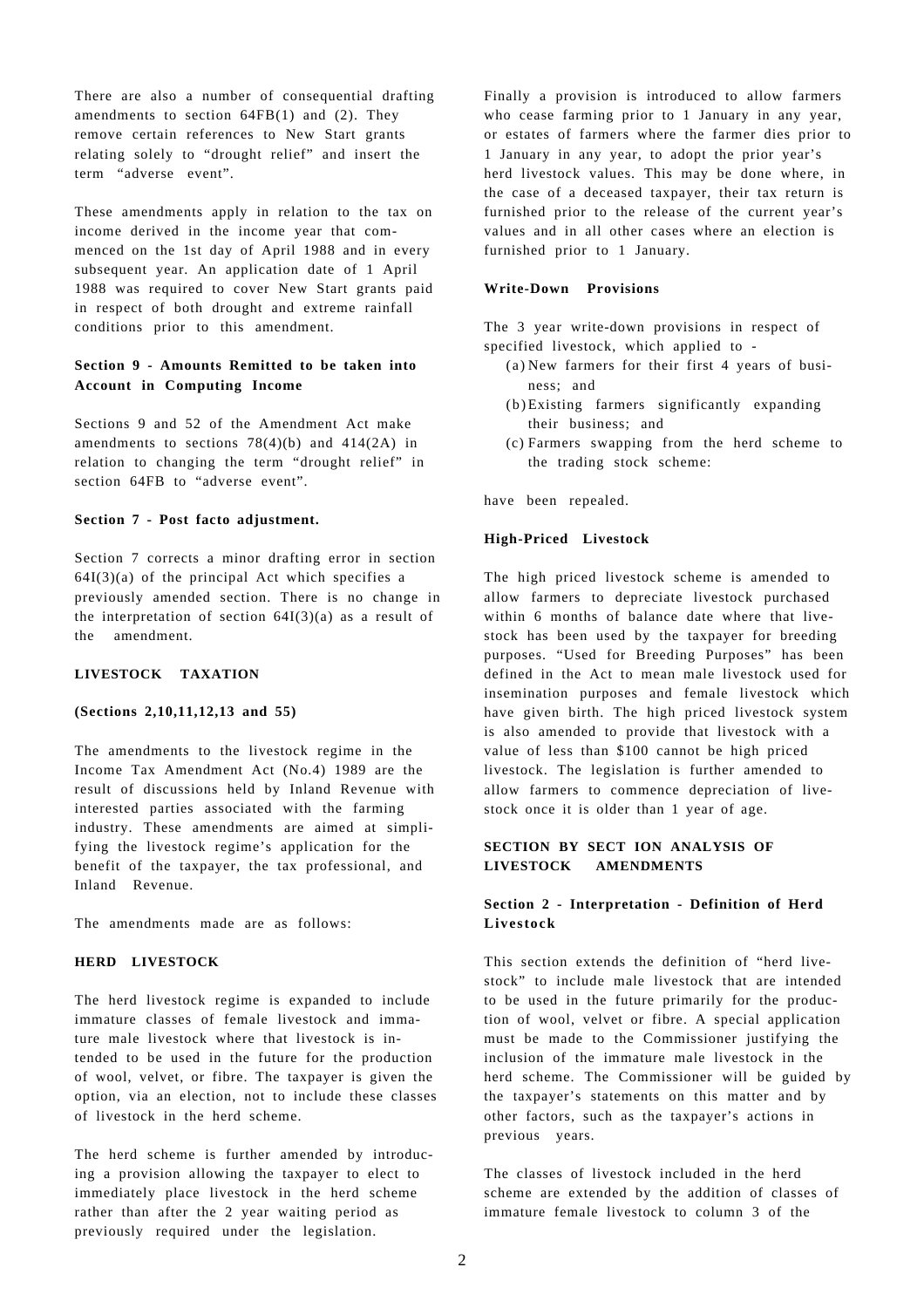Twelfth Schedule to the Act. This amendment means that a taxpayer can now include immature female livestock in the herd scheme.

The section applies in relation to the tax on income derived in the income year that commenced on the 1st day of April 1989 and in every subsequent year.

#### **Section 10 - Livestock Valuation Elections**

This section amends section 85A(2) to provide taxpayers with an option to elect not to include the immature classes of herd livestock in the expanded herd scheme. It also further amends section  $85A(3)(d)$  of the principal Act to allow immediate entry into the herd scheme.

The election must be exercised on a type by type approach with all immature classes of one livestock type included or excluded as the case may b e .

This section provides that all herd livestock, meaning immature and mature livestock, is valued in the herd scheme unless an election is furnished by the taxpayer requesting that the immature livestock be valued under another scheme. If an election is received then the herd scheme values will only apply to the taxpayer's mature herd livestock. In other words immature herd livestock is automatically included in the herd scheme except where the taxpayer elects otherwise .

This section also requires that the election must be made in writing and furnished with the return of income for the income year that commenced on the 1st day of April 1989. This election option is only available to taxpayers who are already in the herd scheme. Taxpayers entering the herd scheme from 1 April 1990 are required to value all their immature herd livestock at herd livestock values. Any election to exclude immature livestock from the herd scheme can be revoked meaning the taxpayer may reverse the decision and place the immature classes of a livestock type in the herd scheme. The revocation once used is irreversible. In other words, once the immature classes of a herd livestock type are placed into the herd scheme they may not be removed.

Taxpayers may now immediately enter the herd scheme without the previous 2 year waiting period. The entry provisions into the other livestock schemes are not changed.

The section applies in relation to the tax on income derived in the income year that commenced on the 1st day of April 1989 and in every subsequent year.

#### **Section 11 - Standard Value of Livestock**

The section amends section 86 of the principal Act to remove the 3-year write-down to trading stock values applying to specified livestock.

The write-down applied to -

- (a) New farmers for their first 4 years of business; and
- (b)Existing farmers significantly expanding their business; and
- (c) Farmers swapping from the herd scheme to the trading stock scheme.

The 3-year write down provisions will continue to apply with respect to non-specified livestock.

The section applies to the tax on income derived in the income year that commenced on the 1st day of April 1989 and in every subsequent year.

#### **Section 12 - Valuation of Herd Livestock**

*Subsection (1)* amends section 86A of the principal Act by replacing the word "type" with "class". This minor drafting amendment ensures that the herd scheme will apply where the taxpayer elects not to include immature livestock in the new expanded livestock in the herd scheme.

*Subsection (2)* introduces a new section 86A(3A) to deal with a problem which arises on the death of a farmer or on the cessation of farming of a taxpayer in the herd scheme. The taxation liability of the taxpayer cannot be correctly determined until the herd livestock values for the income year are established generally after the end of that income year.

The new section provides that where a taxpayer has:

- (a) Elected that their livestock shall be valued in accordance with the provisions of the herd scheme; and
- (b) During the income year the taxpayer dies or ceases farming and the herd livestock owned by the farmer is sold or otherwise disposed of prior to 1 January preceding the issuing of the herd values; and
- (c) In the case of:
	- (i) The deceased taxpayer, the return to date of death is furnished prior to the issuing of the herd values in respect of that year; a n d
	- (ii)In the case of all other qualifying taxpayers, an election in writing prior to 1 Janua r y

the values to be taken into account for the purposes of section 86A(3) of the principal Act are the herd values established for the previous year.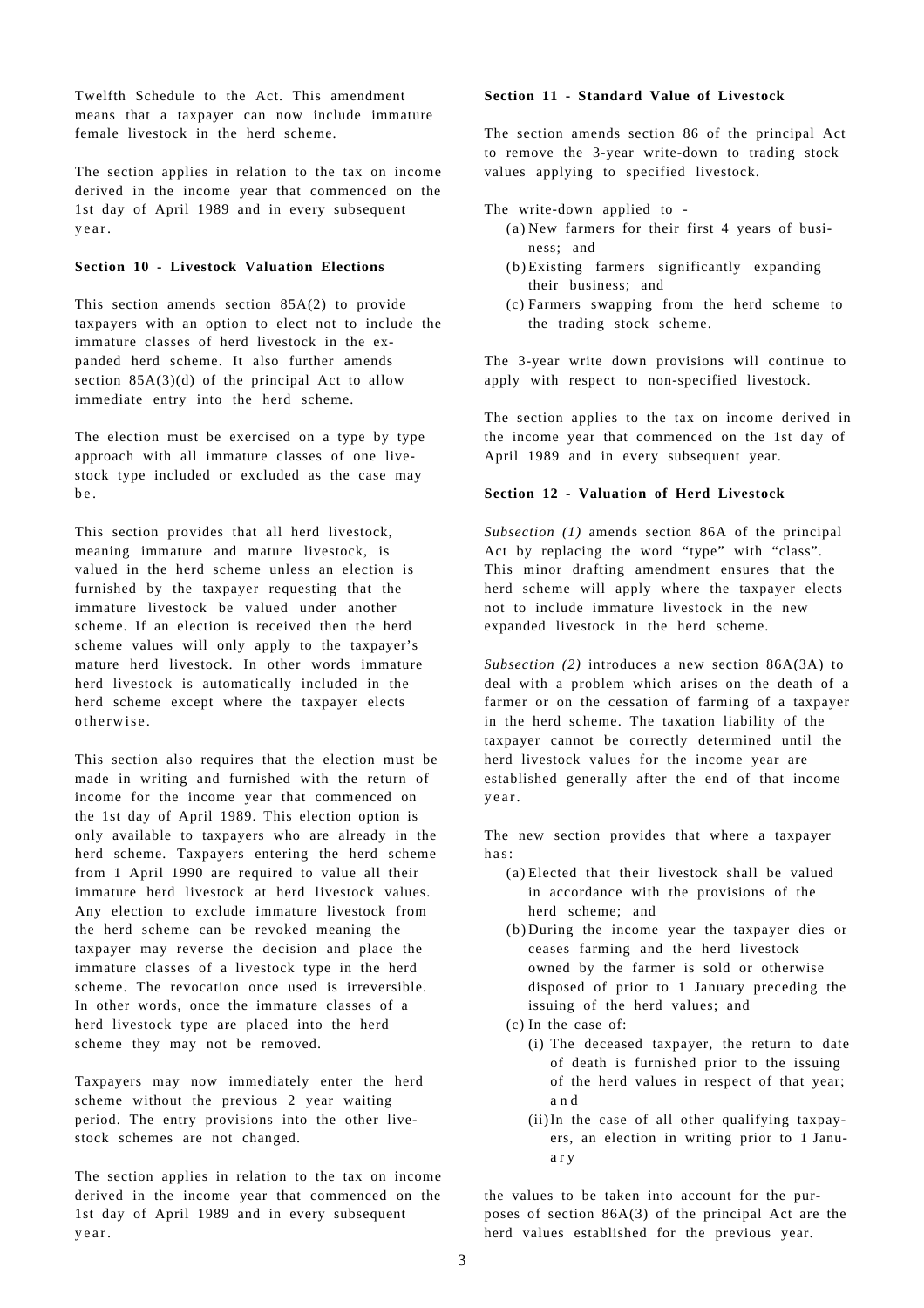This section applies with respect to tax on income derived in the income year that commenced on the 1st day of April 1989 and in every subsequent year.

#### **Section 13 - Valuation of High-Priced Livestock**

This section amends the definition of "highpriced" livestock to set a \$100 minimum entry level. Livestock with a value of less than \$100 is not high priced livestock so must be included in the other livestock valuation regimes.

This section also amends the depreciation provisions to allow depreciation to be claimed on livestock owned for less that 6 months where that livestock has been used for breeding purposes.

The term "used for breeding purposes" means in respect of male livestock, that livestock used for insemination, and, in respect of female livestock, that livestock which has given birth. It was accepted that breeding livestock depreciates with a single act so this definition is necessary to clarify exactly when that act is considered to have occurred .

Livestock purchased within 6 months of the end of the income year are now able to be depreciated where that livestock has been used for breeding purposes by the taxpayer.

All livestock 1 year of age and older are able to be depreciated.

#### **Section 55 - Twelfth Schedule**

The Twelfth schedule of the principal Act has had classes of immature female livestock added to the 3rd column. This column sets out those livestock classes eligible to be placed in the herd scheme. Also, some class names have been simplified to match current farming terminology. An extra class, rising 3 year and older steers, has been added to the Beef breeds and the Friesian breeds categories.

## **BRANCH EQUIVALENT INCOME CALCULATION (Section 14)**

This section corrects several drafting errors contained in section  $245(J)$ . Section  $245(J)$  is concerned with the calculation of Branch Equivalent income of a controlled foreign company.

A number of subsections of section 245(J) make reference to "that person" or "the person". The reference assumes "that person" or "the person" is a person with an income interest in the controlled

foreign company, in respect of which the Branch Equivalent income or loss is being calculated, however the legislation fails to make that connection.

The amendments make it clear that the provisions of section 245(J), where they refer to "that person" or "the person" refer to a person who has an income interest in the controlled foreign company.

#### **EXCESS RETENTION TAX (Sections 15 to 19)**

#### **Section 15**

Subsection (1) amends the formula used to calculate excess retention tax. This appears in section 246 of the principal Act.

It is intended that there be no tax benefit in channelling dividend income through a privately controlled investment company. The previous formula used to calculate excess retention tax did not achieve this outcome in all cases - it worked correctly when all dividends received by the company either had the maximum or no imputation or dividend withholding payment credits attached, and when all dividend income was either retained or distributed. However, it undercalculated excess retention tax (ERT) in instances where a company received a mixture of credited and uncredited dividends and only distributed some of its income.

ERT is now payable on the "distributable portion of the dividend income derived by a company in an accounting year" which is the lesser of two figures:

- 1. Total dividend income derived by the company in that accounting year less the result of the formula
	- $a + b$  which is the same as in the previous c definition.

The formula grosses up credits received, and dividend withholding payments made, to give an income equivalent.

This calculation therefore effectively calculates the amount of uncredited dividend income which is derived by the company in a year: or

2. Dividends (excluding imputation and dividend withholding payment credits) derived during the year less dividends paid (also excluding those credits) during the prescribed period relating to that year.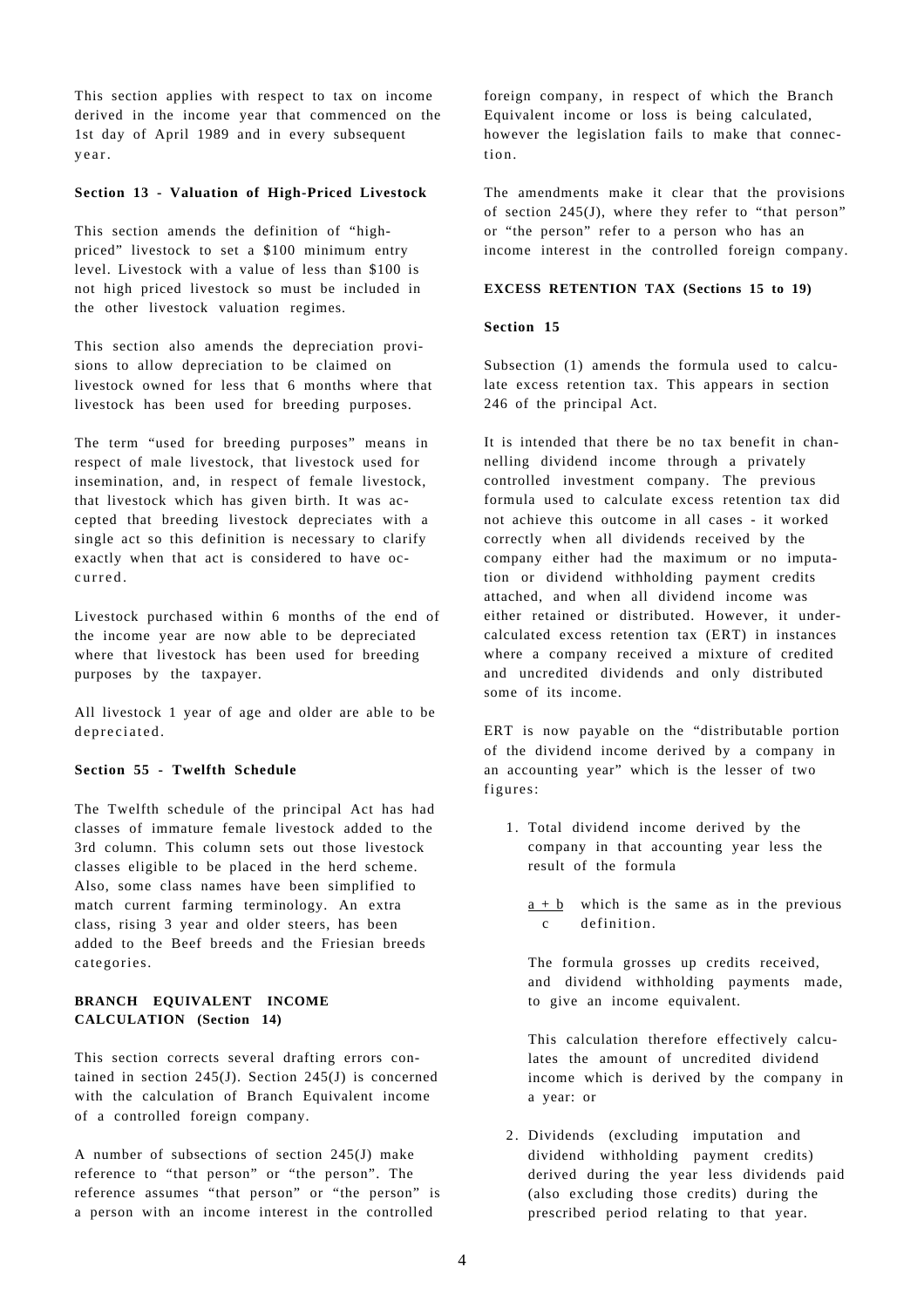The amendment applies to excess retention tax on income derived in income years which commence on or after 1 April 1989.

**Subsection (2)** of the amendment Act restricts the range of dividends subject to ERT to cash dividends and taxable bonus issues. This overcomes the difficulty experienced by privately controlled investment companies which receive deemed dividends but no cash and are required to distribute such dividends to avoid excess retention tax.

The amendment will be implemented with effect from the income year which commenced on 1 April 1988.

**Subsections (3) and (4)** make a number of minor amendments to definitions in section 246.

*Section 16* substitutes a new section 250 consequential upon the amendment to the ERT formula. The "distributable portion of the dividend income derived by a company in an accounting year" is deemed to be an insufficient distribution. The effect of this is that ERT is now payable on the "distributable portion...".

*Section 17* inserts a sunset clause into section 253 of the principal Act. The refund mechanism contained in that section will apply only where excess retention tax was paid in relation to income derived in an accounting year corresponding with an income year which commenced before 1 April 1989.

Section 253 is not necessary in relation to ERT paid in respect of income derived in the income years commencing on or after 1 April 1988 since ERT paid gives rise to a credit in the company's ICA and can now be passed through to shareholders as imputation credits.

*Section 18* removes from section 255 of the principal Act all references to "total income" and substitutes "total dividend income". The definition of "total income" has been repealed.

Section 19 repeals section 257 of the principal Act which allows the Commissioner to waive liability for ERT in certain specified situations. It was intended that a privately controlled investment company should not be relieved of an ERT liability unless an individual would have been relieved of an income tax liability on dividends in the same circumstances.

None of the circumstances under which the Commissioner was empowered to waive an excess retention tax liability under section 257 fall into this category.

Section 257 has been repealed with respect to excess retention tax paid in respect of income years commencing on or after 1 April 1989.

#### **RETIREMENT TAX (Sections 20, 30, and 54)**

Section 257C of the principal Act is amended to change the way retirement tax is calculated in relation to company income. Previously retirement tax was to be calculated on the total taxable income of a company.

This amendment now calculates retirement tax on a company's assessable income, less the amount of dividends paid, plus the amount of dividends received.

The purpose of this amendment is to avoid a double counting of retirement tax on company income which is distributed as dividends. That is, the amendment ensures that retirement tax is only attributed once to company income which is distributed as dividends to shareholders.

This calculation shall apply for the 1990 income year and every subsequent year.

The rate of retirement tax on fringe benefits is increased from 7.5 percent to 11.2 percent. This rate is consistent with the FBT rate.

The fringe benefit tax rate is based on the 33 percent income tax rate of individuals. However income tax rates are applied to gross amounts of income. Fringe benefits on the other hand represent net income in the recipient's hands. For this reason the income tax rate is grossed up by a factor of  $1/(1-p)$  (where p is the individual tax rate) to arrive at the fringe benefit tax rate (49 cents in the dollar).

In order to preserve consistency, in relation to retirement tax attributed to other forms of income, the retirement tax rate applying to fringe benefits should be grossed up by the same factor of  $1/(1p)$ . This results in a retirement tax rate, for fringe benefit purposes only, of 11.2 percent.

#### **DEDUCTION OF RESIDENT WITHHOLDING TAX (Section 21)**

This section deals with 5 different aspects of resident withholding tax:

- Taxable Bonus Issues
- Foreign Currency Accounts
- \$5000 threshold
- Payments through exempt persons
- Relief in respect of certain redemption payments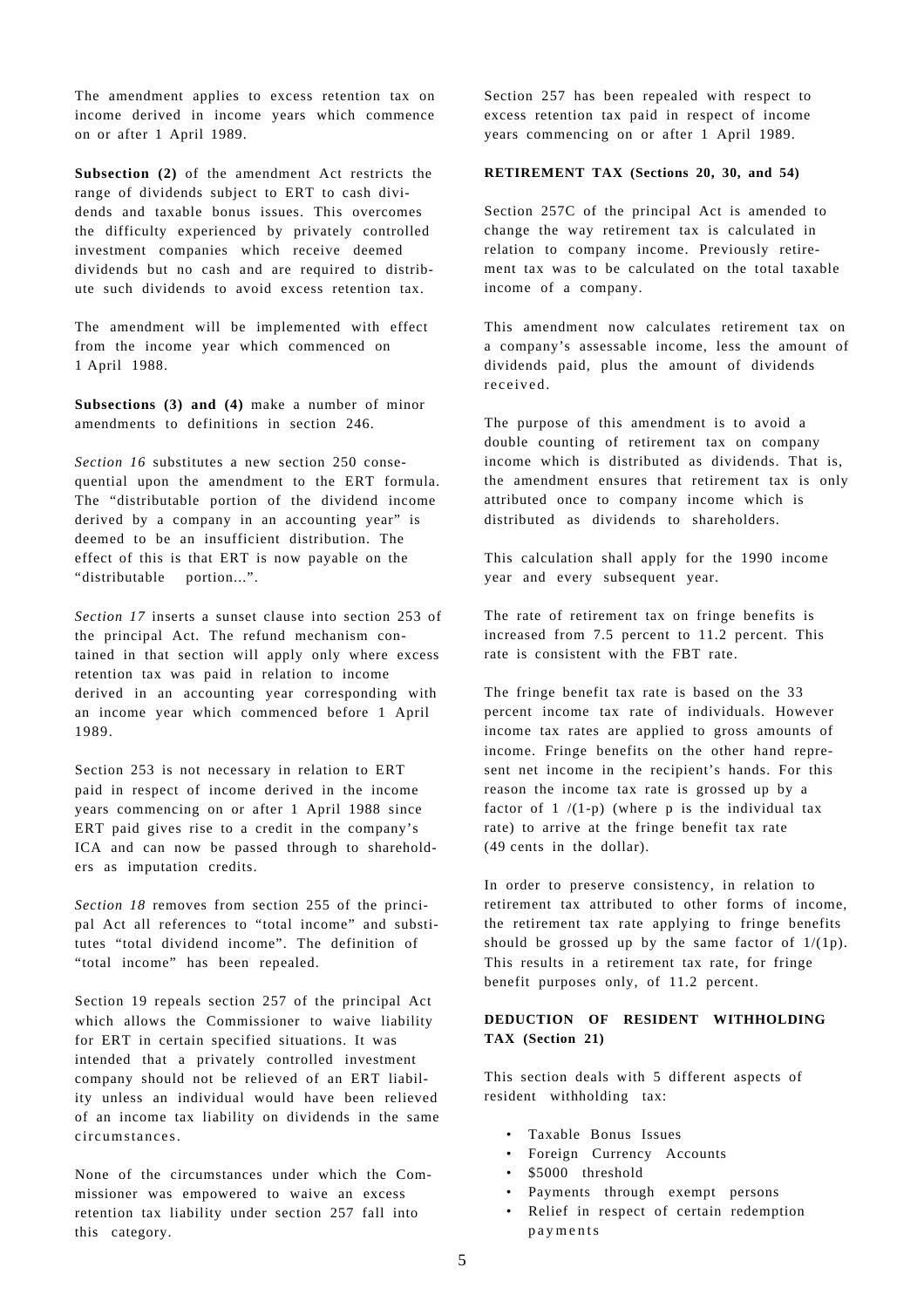#### **Taxable Bonus Issues**

Subsection (1) clarifies the amount of RWT to be deducted in relation to a taxable bonus issue. A full discussion of this legislation appears in the Appendix A to TIB No 3, issued in September 1989.

#### **Foreign Currency Accounts held in New Zealand**

Subsection (2) replaces subsection 327C(3) of the principal Act with a new subsection (3). The method for making RWT deductions from foreign denominated bank accounts held in NZ has been changed to allow the deduction to be made in the foreign currency. Where the deduction is made in the foreign currency the tax deduction certificate will show both the income and the deduction in foreign currency. For the purposes of calculating the NZ dollar value of the resident withholding income and the available withholding tax credit the taxpayer has the option of converting the foreign currency either at -

- the close of trading spot exchange rate on the day on which the RWT deduction was made; or
- At such rate as the Commissioner may specify for this purpose for the month in which the RWT deduction was made.

Where any RWT deductions have been made in a foreign currency they are payable to the Commissioner in NZ dollars. Such deductions are to be converted at the close of trading spot exchange rate on the first working day of the month succeeding the month in which the deduction was made .

#### **\$5000 Threshold**

Subsection (3) replaces subsection  $327C(5)$  of the main Act with a new subsection (5) which clarifies the operation of the \$5000 threshold below which deductions of RWT are not required. A full discussion of this provision can be found in Appendix A to TIB 3.

This amendment provides that where any payment takes the total paid for that year over the \$5000 threshold an RWT deduction will be required from the whole of that payment. (Previously it was only to the "extent that the payment exceeded \$5000" which caused practical problems especially in cases where several payments were made simultaneously.)

The amendment also ensures that the section only applies to a person who has a liability to deduct

RWT; i.e. does not apply to persons making payments to which the RWT regime does not apply such as private mortgage interest.

#### **Payment through exempt persons**

Section 327C(7) of the principal Act provides that payments do not constitute resident withholding income where they are *paid* to persons who hold a Certificate of Exemption (COE). This provision is in addition to the provision in section 327B where interest or dividends *derived by* a person who holds a valid COE are excluded from the definition of resident withholding income. Subparagraph (vi) of section  $327C(7)(c)$  provided that where a payer knew that a payment was not derived by the person who holds a COE that payer could not rely on section 327C(7) to avoid a requirement to make an RWT deduction. It was essentially an anti-avoidance provision. There was a similar provision in section  $327C(7)(d)$ . However, these provisions created practical difficulties in for example certain trustee situations.

Under the amendment in this Amendment Act (subsection (4), only in the case where a person is making an interest or dividend payment to a bank, building society or trustee bank, and the payment is not interest or dividends derived by that bank, building society or trustee bank as trustee for a third person, the payer cannot rely on the COE held by the bank, building society or trustee bank and will be required to deduct RWT.

This provision will prevent persons from avoiding the requirement to make a deduction by paying through an exempt third party.

#### **Relief in respect of certain redemption payments**

Section 327C(8) of the principal Act provides relief where the payer is not aware that the payment constituted resident withholding income (RWI).

Where any payer who is a bank, building society or trustee bank (i.e. has a COE pursuant to paragraphs (a) to (c) of S  $327M(1)$  receives a payment, or makes a payment at the request of another person (i.e. as agent or trustee), for the purpose of determining whether that payment constitutes RWI such payment shall be deemed not to constitute RWI if the payer could not reasonably be expected to know that the payment did constitute RWI.

Practical problems arose with the existing provision in situations where payments are made which are known to include a redemption payment (e.g. bills of exchange) but, as the original issue price is not known, the payer has an obliga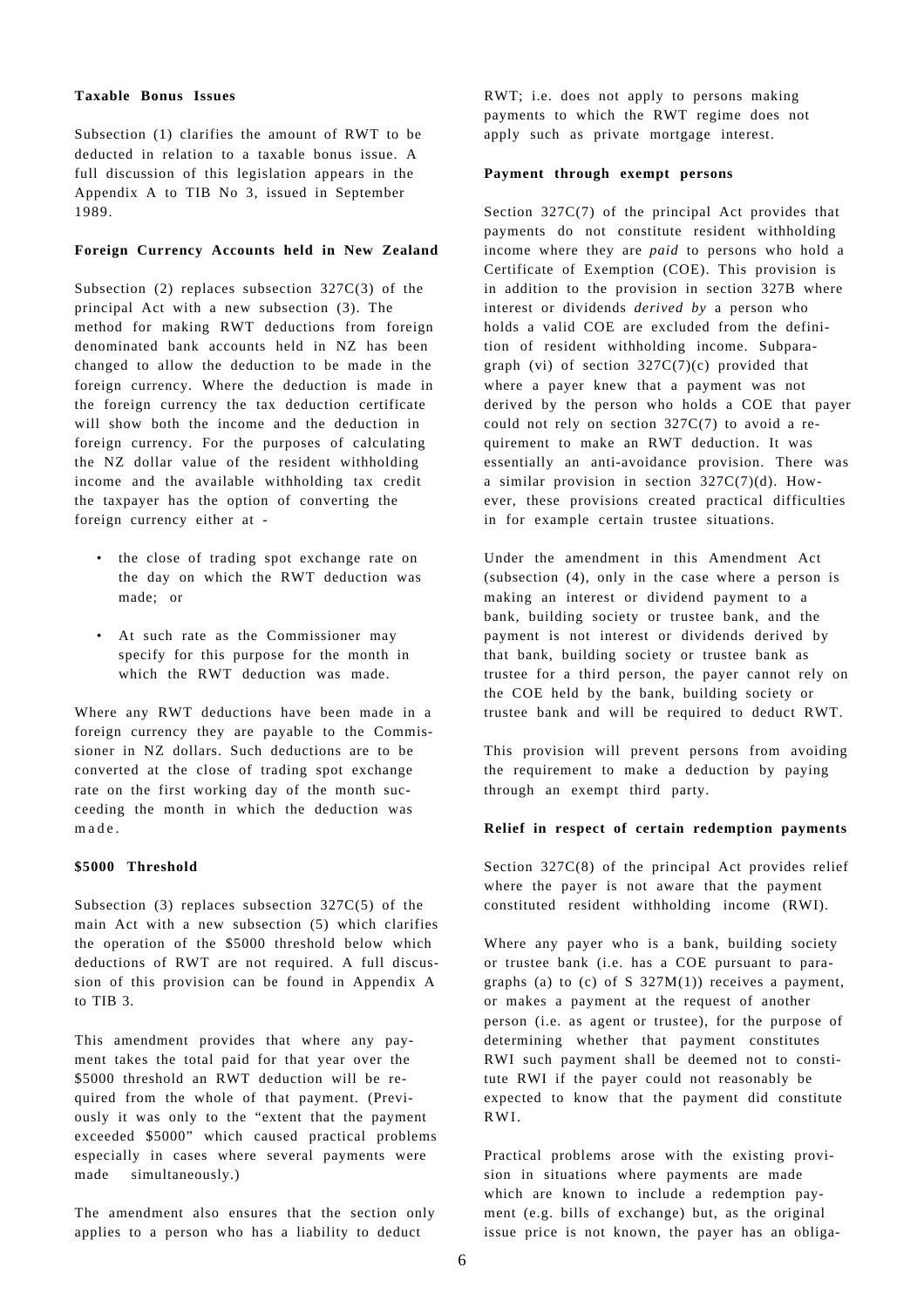tion to deduct but does not know the amount from which to make a deduction.

This amendment (subsection (5) extends section 327C(8) so that where a payer knows that a payment includes a redemption payment but does not know the issue price and therefore cannot determine the amount of the redemption payment the payment is deemed not to constitute resident withholding income.

#### **Application Date**

Subsection  $(6)$  deems subsections  $(1)$ ,  $(4)$  and  $(5)$  to take effect from 1 October 1989.

#### **AGENTS AND TRUSTEES - (Section 22)**

Section 22 of the Amendment Act amends Section 327D which imposes a liability on agents and trustees to make deductions of RWT on receipt of payments from which no deduction of RWT has been made.

Where an agent, or trustee of a bare trust, either holds a COE, or receives a payment in the course of a taxable activity; and

- the payment constitutes RWI; and
- there has been no RWT deduction from that payment ,

the agent or trustee (of a bare trust) must deduct RWT at the time of receipt regardless of the reason why there was no previous deduction.

This obligation does not apply, however, where any payment is received by a trustee of a trust which is not a bare trust. The obligation to deduct will arise if and when the trust income is distributed. (A "bare trust" is a trust where the trustee has no duty to perform other than, on request, to convey the property of the trust to the beneficiary or according to the beneficiary's direction.)

There is also a minor drafting change which clarifies the relationship of 327D and 327C and removes the need to determine whether the payment was made in the course of a taxable activity.

## **PAYMENT OF DEDUCTIONS OF RESIDENT WITHHOLDING TAX TO COMMISSIONER (Section 23)**

This section clarifies the payment provisions to clarify the distinction between payers who are required to make monthly payments of RWT

deduction to the Commissioner and those who are required to make payments 6 monthly.

Payers who estimate that they will make RWT deductions of more than \$500 in each month of a particular year will be monthly payers. Where payers will not make payments of more than \$500 in each month of that year they will be sixmonthly payers.

The requirement for 6 monthly payers to pay deductions to the Commissioner when accumulated deductions exceed \$500 has not changed.

Example

| Dedn's<br>mth<br>Ended |                  |                      | Pay to CIR |         |
|------------------------|------------------|----------------------|------------|---------|
| 31/10/89<br>30/11/89   | -S<br>165<br>267 | hold<br>hold         |            |         |
| 31/12/89<br>31/01/90   | 60<br>431        | hold<br>\$923<br>pay | by         | 14/2/90 |
| 28/02/90<br>31/03/90   | 125<br>63        | hold<br>\$188<br>pay | bv         | 14/4/90 |

## **RESIDENT WITHHOLDING TAX RECONCILIATION STATEMENTS (Section 24)**

This is a minor amendment changing the word "30 days" to "20 working days" in section 327I (3) of the principal Act, in line with other provisions of Part IXA of the principal Act.

## **CERTIFICATES OF EXEMPTION (Section 25)**

Section  $327M(1)(D)$  is amended by extending the Public Trustee's eligibility to obtain a COE for its wholly owned subsidiaries.

Section  $327M(1)(e)$  is amended by including the following categories of persons as eligible for COE's:

- solicitors' nominee companies to which rules made by the Council of the NZ Law Society apply; and
- brokers' nominee companies to which the Securities Act (Contributory Mortgage) regulations 1988 apply.

Section  $327M(1)$  is further extended by a new paragraph (ea) which adds a new category of persons eligible to apply for a COE - solicitors, in relation to the operation of their trust accounts where such trust accounts are maintained in accordance with section 89 of the Law Practitioners Act 1982.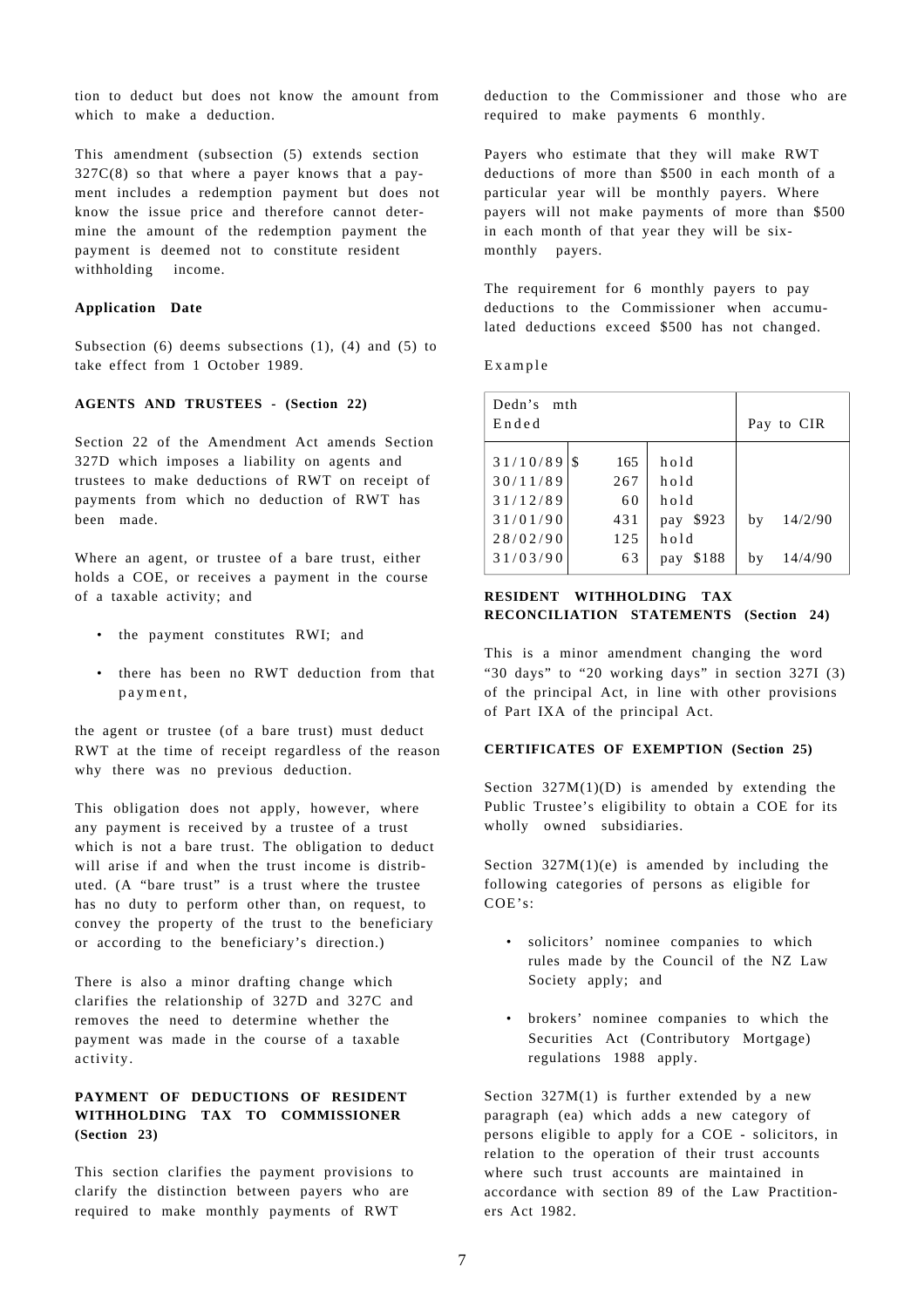Certain persons whose income is exempted from tax by various subsections of section 61 of the principal Act are able to obtain COE's under paragraph (h) of Section 327M(1). Three additional subsections have also been included - (2A), (41) and (50).

These refer respectively to:-

- S61(2A) exempts certain income of Local Authorities. These were previously included in S61(2) which has been recently amended to apply only to Public Authorities.
- S61(41) exempts the income on any sick, accident or death benefit fund.
- S61(50) exempts income expressly exempted from income tax by any other Act. This particular provision will allow persons to obtain COE's where they have previously had difficulty convincing payers by other means that their interest constituted "exempt" interest.

Paragraph (c) of S 327M(12) is repealed. Any application for a COE pursuant to section 327M(12) has to be in the form prescribed which includes a declaration, so there was no necessity have an additional declaration as required by paragraph (c).

A transitional provision is inserted to provide that where a person makes an application for a COE pursuant to the additional categories provided in this Amendment Act before the 31st day of January 1990, the Certificate will be deemed to have been held since 1 October 1989.

## **AMOUNT OF RESIDENT WITHHOLDING TAX DEDUCTION DEEMED TO HAVE BEEN RECEIVED (Section 26)**

Section 327ZA provides that the amount of RWT deduction is deemed to have been derived by the recipient of interest or dividend income. The amendment restricts the application of the section to RWT deducted from interest or specified dividends as RWT deducted from any other dividend is deemed to be a dividend withholding payment credit attached to that dividend and is included as income from dividends under section 394ZC.

## **DISCLOSURE OF TRANSACTIONS IN FINANCIAL ARRANGEMENTS (Section 27)**

Section 27 extends the disclosure provisions in 327ZB to include situations where a redemption payment is made and an RWT deduction is not

made because the payer either does not know that the payment is RWI, or does not know the extent to which the payment is RWI. (Section 21(5) of this Amendment Act refers)

#### **NO RIGHT OF ACTION WHERE OBLIGATION RELIEVED (Section 28)**

Section 28 provides a protection to payers who made deductions of RWT from recipients who subsequently obtain a "back-dated" COE so that the recipient cannot claim that they should have received a payment of RWI gross, and take action to retrieve the deduction made from the payer.

This section also provides that any deductions made in those circumstances shall be a deduction of RWT not withstanding that the recipient receives a back-dated COE.

## **NATIONAL SUPERANNUITANT SURCHARGE - DETERMINATION OF SPECIFIED EXEMPTION**

This section amends a drafting error in section 336BA(1) of the Act.

It ensures that a married superannuitant whose spouse does not qualify for National Superannuation can claim only one specified exemption.

## **EMPLOYER EXEMPTION FROM TWICE-MONTHLY PAYE TAX DEDUCTION PAYMENTS AND SUPERANNUATION CONTRIBUTION WITHHOLDING TAX (Sections 31 to 35 and 38)**

At present PAYE tax deductions and Specified Superannuation Contribution Withholding Tax (SSCWT) are paid to the Department once a month. The date the payments are due is the 20th of the month after the month in which the contributions and the deductions were made (i.e.,. If the contributions or deductions were made in January, the payments to the Commissioner would be due by the 20th of February).

It was announced in the Budget that from 1 May 1990, all employers who make PAYE deduction payments and SSCWT would have to do so twice a month instead of monthly.

This was achieved by splitting the month into two periods. The first period being from the 1st to the 15th of the month with payment due on the 20th of the same month, and the second period being from the 16th to the end of the month with payment due on the 5th of the following month.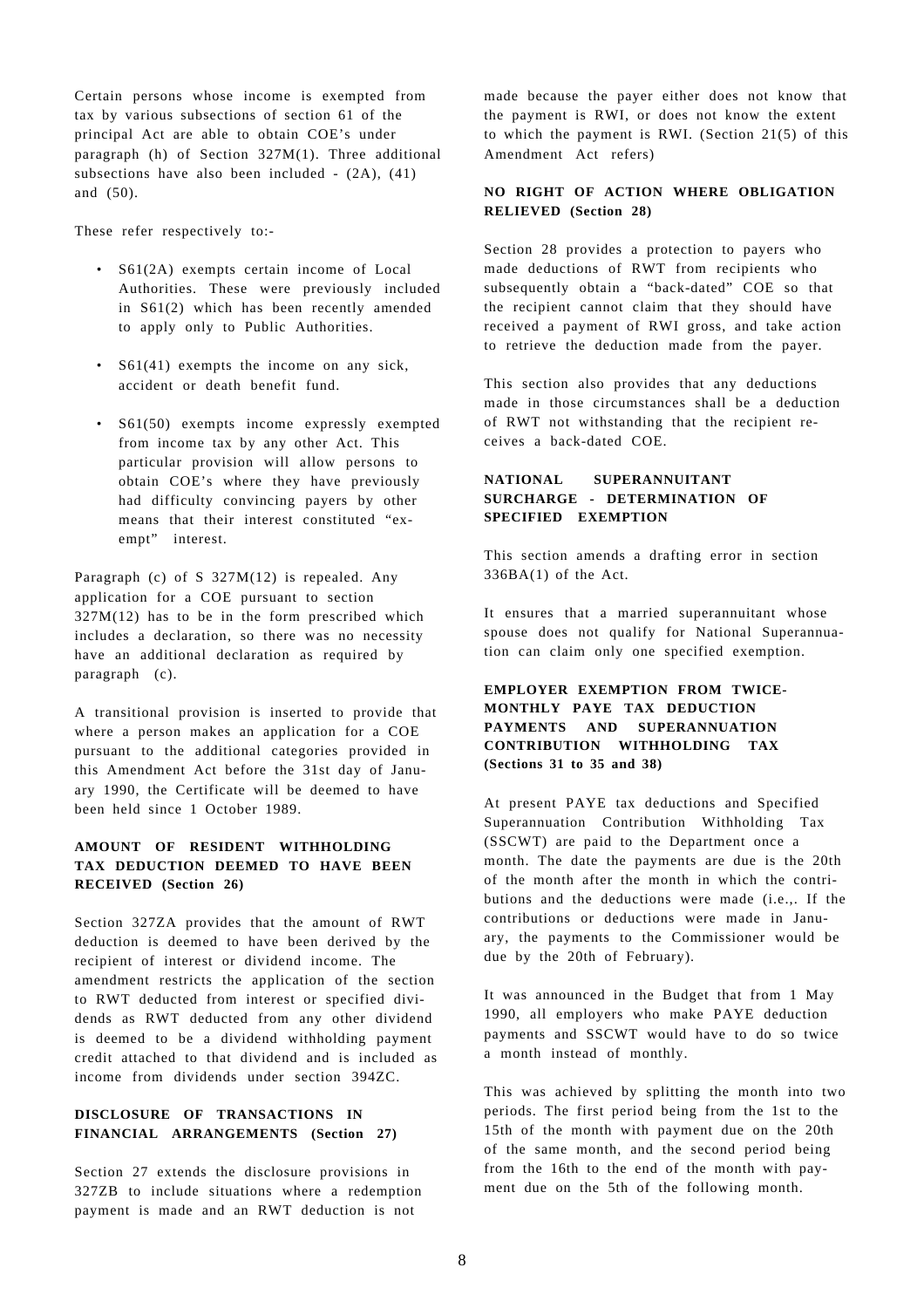From 1 May 1990, twice monthly payment of PAYE deductions and SSCWT to the Inland Revenue Department shall be required only by those employers who in the previous tax year incurred PAYE deductions payable of \$50,000 or more.

Employers who in the previous tax year have incurred PAYE deductions payable of less than \$50,000 may continue to pay the deductions to Inland Revenue on a monthly basis. Payment however, shall be required by the 5th instead of the 20th of the following month.

A concession operates for new employers. Where an employer has not operated in the previous tax year, it is not possible to determine whether or not that employer should pay monthly or twice monthly. As a result, that employer may pay the deductions and any SSCWT on a monthly basis until such time as the deductions reach \$50,000 or more in aggregate for that year. Once this happens, that employer shall from then on be required to make payment of the deductions and any SSCWT twice a month.

## **FAMILY SUPPORT CREDIT OF TAX (Section 36)**

At present, if a two parent family is eligible for Family Support, the payment is split and made equally to both parents either through the employer or the Department of Social Welfare, depending on the working status of each parent.

At the end of the year, if a debit arises in the account of either parent, both parents are considered jointly and severally liable to pay the debit.

From 1 April 1990, Family Support in two parent families will be paid only to the parent in receipt of the Family Benefit. In almost all cases this is the parent who is the primary carer of the children. As a result, the parent (or secondary carer) who does not receive the family benefit will only receive Guaranteed Minimum Family Income (GMFI) if the family is also eligible for this tax credit.

Because many Primary Carers do not receive any independent form of income, if a debit were to arise in the account of the Primary Carer due to an overpayment of Family Support, both parents will still remain jointly and severally liable.

## **GUARANTEED MINIMUM FAMILY INCOME (Section 37)**

The amount of the Guaranteed Minimum Family Income is increased by \$10 per week with effect

from 1 April 1990. From that date full-time earners with one child will have a guaranteed after tax income of \$320 per week.

The increased amount will be included when new Certificates of Entitlement to Family Support are issued by Inland Revenue prior to 1 April 1989.

## **IMPUTATION, DIVIDEND WITHHOLDING PAYMENT AND BRANCH EQUIVALENT TAX ACCOUNT REGIMES (Sections 39 to 50)**

*Section 39* of the Amendment Act amends section 394D(1) of the principal Act to allow an imputation credit to arise in the imputation credit account (ICA) of a company for resident withholding tax deducted in respect of resident withholding income derived by that company. This would only apply to interest paid to a company because no resident withholding tax is deducted where dividends are derived by a company.

The credit arises on the date that the resident withholding tax is deducted (section 394D(2) amended by subsection (3)).

Section  $394D(1)(i)$  is also amended to provide that where a company which has credits in its branch equivalent tax account (BETA) arising under the new subsection 394ZZP(1)(b) (refer to commentary on section 48 of the Amendment Act) uses those credits to offset a dividend withholding payment liability no credit to the ICA arises.

*Section 40* amends section 394E to ensure that a debit does not arise in the ICA of a company where the company receives a refund of income tax or excess retention tax in respect of tax paid prior to the date that the company was in breach of the continuity of shareholder rules. When the company breaches the requirements, a debit arises in the ICA. The amendment ensures that a debit does not arise twice in respect of the same amount of tax.

An amendment is made to section  $394E(1)(f)$ consequential upon the changes made to section 394ZZP to ensure that a BETA credit arising from the offset of branch equivalent income against New Zealand tax losses in accordance with section 394ZZP(1)(b) (refer to commentary on section 48) does not give rise to a cross debit in the company's  $ICA$ 

*Section 41* amends section 394L(4A) which provides that where a company is paid a refund arising as a result of an export tax incentive which relates to the 1989 or a subsequent income year and which has given rise to a debit in the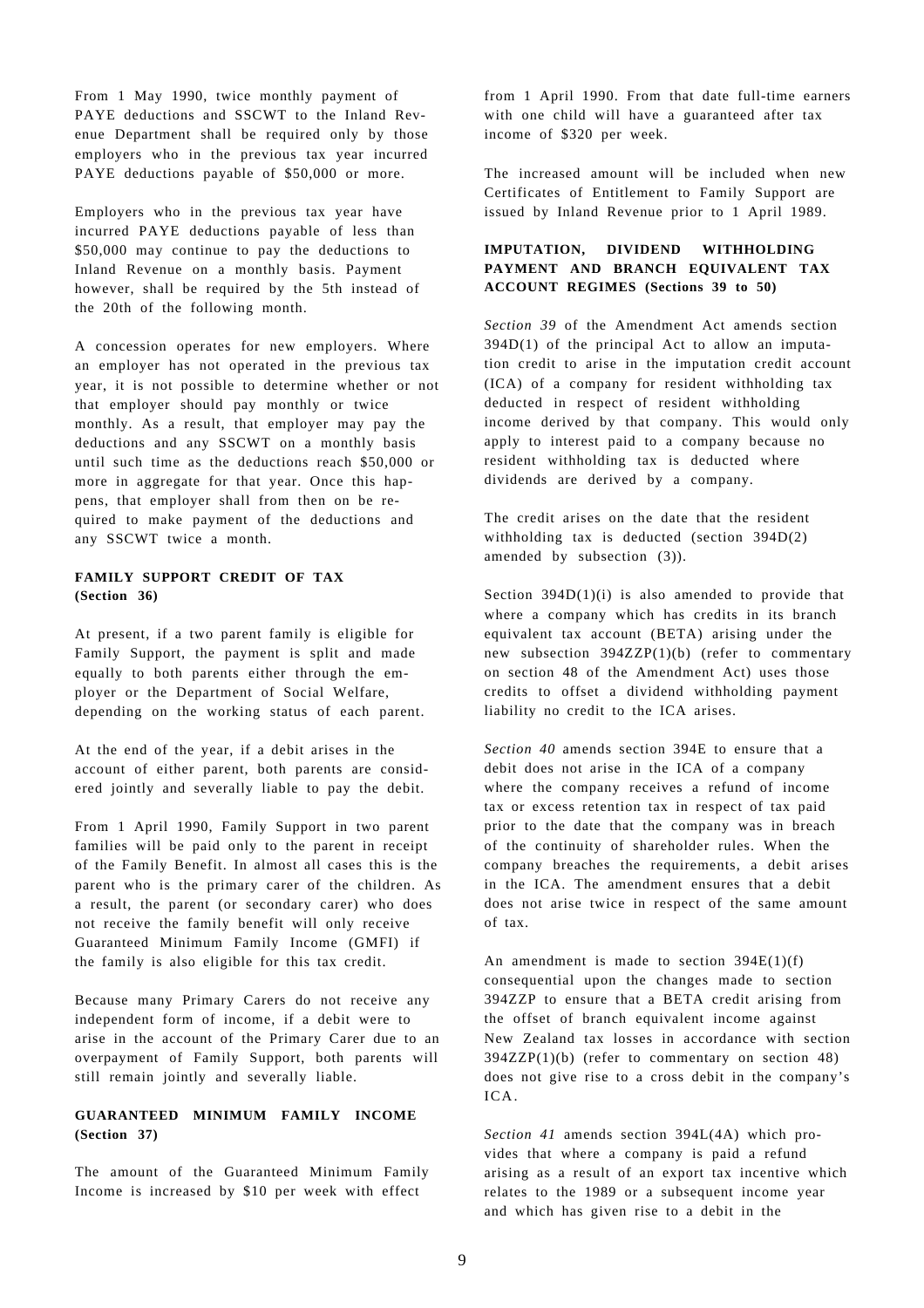company's lCA, further income tax payable in relation to the end of year debit in the company's ICA is reduced by all such refunds which have previously been paid to the company.

The amount of the debit balance which is exempt from liability for further income tax is now reduced by all credits to the ICA received by the company in and since the imputation year that the debit arose in respect of such a refund.

The amendment ensures that imputation credits may only be attached to dividends as a result of tax being paid, as was originally intended.

*Section 42* inserts into the definitions section for the dividend withholding payment regime (section 394ZK(1) a definition of 'close of trading spot exchange rate' consequent upon the insertion of a provision for converting foreign dividend withholding payment dividends in section 394ZM (see section 43 below).

Section 43 amends section 394ZM to provide for the conversion into New Zealand currency of foreign withholding payment dividends for the purpose of calculating the dividend withholding payment to be deducted. The dividend is to be converted either at:

- the close of trading spot exchange rate on the day the deduction is to be made or on the following day, or
- the rate the foreign withholding payment dividend was actually converted into New Zealand currency provided it was a market rate for transactions entered into at arm's length.

*Section 44* amends section 394ZN(1) of the principal Act to ensure that a company is required to pay dividend withholding payment where it is "paid" a foreign dividend rather than where it "receives" a foreign dividend. This is consistent with section 394ZL which requires a company to deduct dividend withholding payment when it is paid a foreign dividend.

*Section 45* inserts a new section 394ZS into the principal Act to counter arrangements entered into for the purpose of avoiding the application of the foreign dividend withholding payment regime .

The amendment is designed to counter arrangements entered into to alter or disguise the nature of payments of foreign dividends so they are not recognisable as payments of dividends when they are paid by a non-resident company to a company that is resident in New Zealand. The Commissioner may deem a payment that is the subject of the arrangement to be a foreign withholding payment dividend.

The provision applies only where a *purpose* of an arrangement is to defeat the application of the dividend withholding payment regime - where there is an arrangement to, in effect, make a payment to a New Zealand resident company in substitution for dividends.

The provision can only apply in limited circumstances, e.g., where it is determined that there is an arrangement to disguise a dividend payment to a company resident in New Zealand, being an amount that is paid in a non-taxable form. This is because the dividend withholding payment regime can only apply to a foreign withholding payment dividend which, as defined in sections 394ZK and 394ZL is a dividend paid by a nonresident company to a New Zealand resident company .

An anti-avoidance provision is necessary to counter such arrangements, as section 99 of the Act does not apply because the foreign dividend withholding payment is not income tax.

The provision would be invoked by way of an assessment under section 394ZN. There is therefore a right of objection under section 394ZN(9).

*Section 46* amends section 394ZV to clarify that no credit arises in the dividend withholding payment account of a company where that company satisfies payment of dividend withholding payment by reducing its tax loss as it may elect to do under section 394ZN. The dividend withholding payment regime is based on the premise that credits may only be passed on to shareholders where DWP is paid. To allow credits to arise where no DWP is paid may lead to shareholders effectively obtaining cash refunds for the tax losses of the company .

*Section 47* amends section 394ZW in a similar manner to the proposed amendment to section 394E in section 40. This will ensure that a debit does not arise twice in respect of a refund of dividend withholding payment where there has been a breach of the continuity of shareholder requirements.

*Section 48* repeals section 3947ZZP(1) and allows, in addition to the credit which already arises where tax is paid under the international regime, a credit to the branch equivalent tax account (BETA) of a company where the company offsets any branch equivalent income (attributed foreign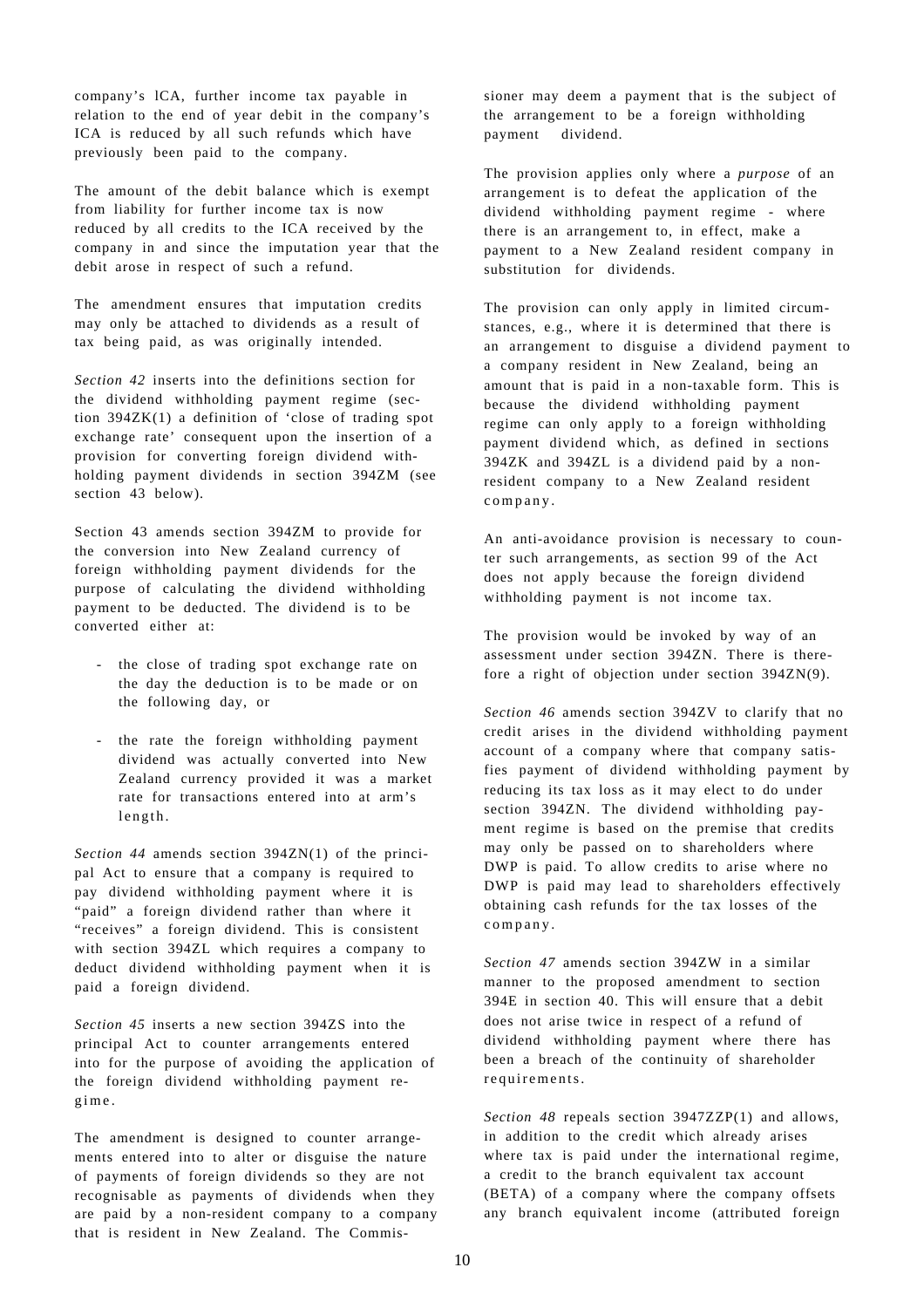income) that arises under the international tax regime against its New Zealand tax losses.

This amendment is required to address the problem which arose where a company reduced its tax losses to offset both its income tax liability on branch equivalent income and its dividend withholding payment liability on foreign dividends. There was in effect a double reduction of losses in respect of the same income.

This section inserts subsection (4A) into section 394ZZP to provide an ordering rule to establish the order in which BETA credits are deemed to be exhausted. The rule provides that credits arising for the offset of branch equivalent income against NZ tax losses are deemed to have been exhausted first.

This section also provides an amendment similar to that provided in section 40 in relation to refunds of income tax on branch equivalent income where a company is in breach of the continuity of shareholding requirements.

*Section 49* amends section 394ZZQ to prevent any credit that arises under the new subsection  $(1)(b)$ of section 394ZZP (inserted by section 48) from being transferred to the lCA of the company. This is to prevent a company from passing on imputation credits where no income tax has been paid.

*Section 50* amends section 394ZZU in a similar manner to that provided in section 40, in relation to refunds of income tax on the branch equivalent income of a life insurance company where a life insurance company is in breach of the continuity of shareholder requirements.

## **INTEREST WHERE RESIDUAL INCOME TAX EXCEEDS PROVISIONAL TAX (Section 51)**

Individual taxpayers who earn less than \$100,000 and do not estimate their provisional tax liability will now be subject to interest where their residual income tax liability exceeds the amount of provisional tax paid. Certificates of exemption from Interest PAYE and Dividend PAYE are granted in circumstances where the tax deducted at source from interest or dividend income would exceed the taxpayer's annual liability. Where an individual who derived less than \$100,000 provisional income is issued a certificate of exemption for this reason they will now be charged interest on any underpayment of provisional tax.

This change takes effect for the provisional tax payable in the 1991 income year.

## **TRANSITIONAL ARRANGEMENTS FOR PROVISIONAL TAX IN THE 1990 INCOME YEAR (Section 56)**

This is a transitional measure to allow provisional taxpayers who pay 1990 provisional tax on the basis of their 1989 residual income tax [RIT] to reduce the amount of their provisional tax payments for the 1990 year. The amount of the reduction is calculated on the basis of half the amount of interest and dividend income derived in the 1989 income year.

Deductions of Interest PAYE and Dividend PAYE commenced on 1 October 1989. Under the previous legislation, taxpayers who pay provisional tax on the basis of the amount of their previous year's RIT would have been subject to both PAYE and provisional tax on Interest and Dividend income derived in the final six months of the 1990 income year.

The reduction in provisional tax is not available to taxpayers who have held a certificate of exemption from Interest PAYE or Dividend PAYE which was valid at any time during the 1990 income tax year. Nor is it available to taxpayers who have estimated their 1990 provisional tax prior to the instalment due date.

For the purposes of the calculation of provisional tax, the amount of residual income tax derived in the immediately preceding year is deemed to be reduced by the amount calculated by the formula shown below. The amount of reduction in 1990 provisional tax is 110 percent of the amount obtained through the following formula:

 $a + b - c$ 

Where ,

a is half of the taxpayer's interest income in the 1989 income year multiplied by the rate of Interest PAYE (24 percent)

For the purposes of a the term interest excludes-

- Exempt interest (refer Section 327A of the Income Tax Act 1976)
- Interest which constitutes nonresident withholding income
- Interest derived outside New Zealand by a nonresident
- Interest paid between groups of companie s
- Interest derived by a nonresident investment company from development investments
- b is half the taxpayer's dividend income in the 1989 income year multiplied by the rate of dividend PAYE (33 percent);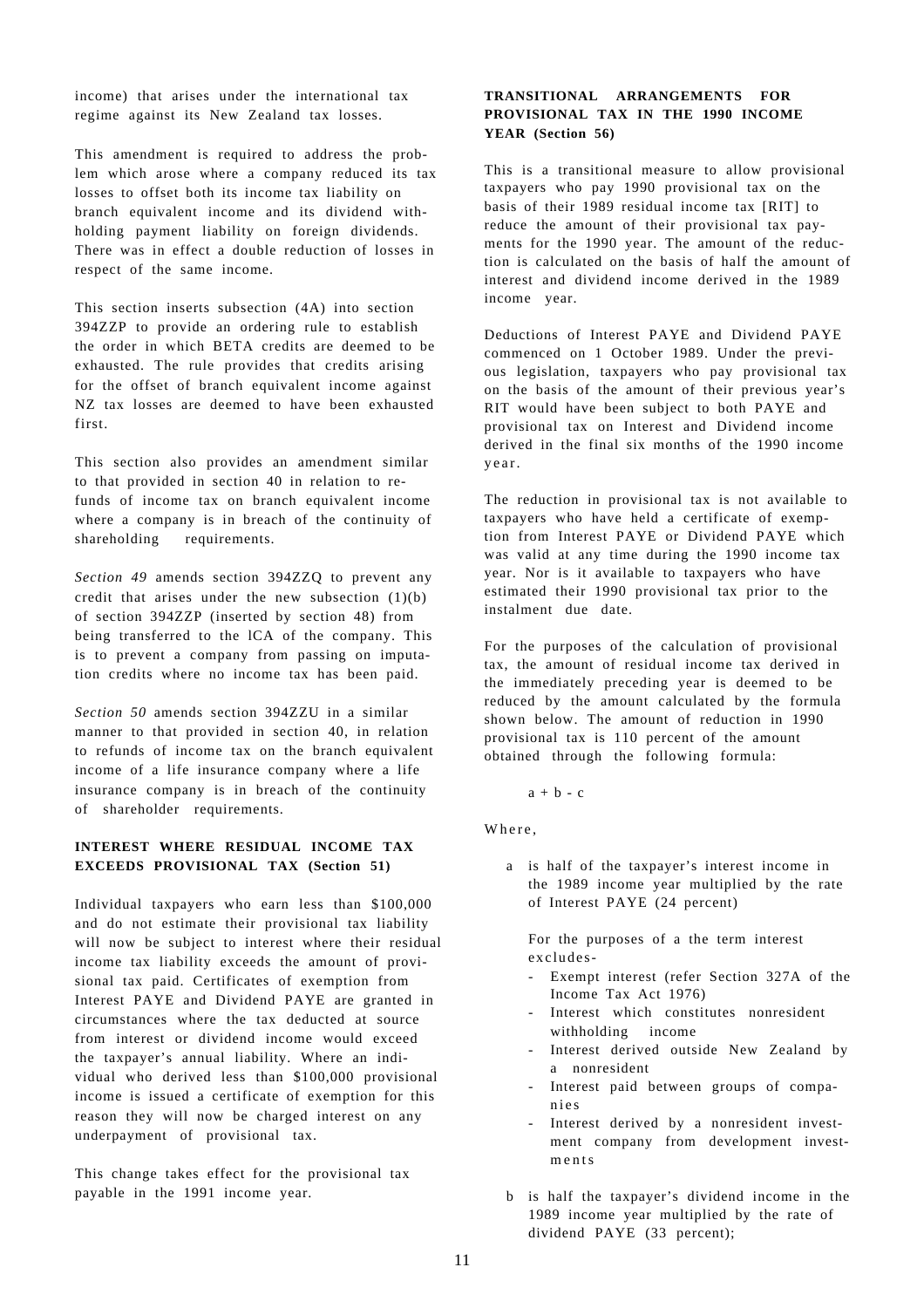For the purposes of b the term dividends excludes -

- Non-cash dividends to the extent that FBT is payable
- Inter-corporate dividends exempt under section 63 of the Act
- Amounts deemed to be dividends under specified provisions
- Dividends which constitute non resident withholding income
- Dividends derived outside New Zealand by a non-resident
- Dividends expressly exempted from tax other than by the Income Tax Act
- c is the aggregate of any dividend withholding payment credits and imputation credits attached to the dividends in item b.

This transitional provision applies only for the 1990 income year. The transitional arrangements for the 1991 income year are in separate provisions - see section 17 of the Income Tax Amendment Act (No.2) 1989.

The other transitional provisions for the 1990 income year which allow a zero uplift for taxpayers with income over \$100,000, and provide adjustments for changes to rates of tax, will continue to be applied after the adjustment described above has been made.

## **DISCRETION TO GRANT RELIEF IN CASES OF SERIOUS HARDSHIP (Section 53)**

Section 53 inserts a new section 414A. This section provides the Commissioner with the discretion to remit all of a taxpayer's tax payments or to remit part with the facility to spread any payment. The section is to be applied where a taxpayer is in financial difficulties and has entered into negotiations with his/her creditors. This section will allow the Commissioner to consider arrangements which will maximise the recovery of tax liabilities.

The discretion will be applied in a manner that is consistent with commercial practice, such as, the concept that a dollar received today is worth more than a dollar received in the future. It will ensure the highest return possible of outstanding tax payments. A copy of the statement of financial position and the trading position are required along with the proposed arrangement by creditors. A declaration as to the fullness and accuracy of the information supplied is required, to ensure that the Commissioner has all available information on which to base his decision.

The discretion to remit tax is limited to those taxes that relate to the taxpayers' assessable income.

Where the taxpayer is acting as an agent for the Crown (e.g. PAYE, GST), the funds are trust money and as such cannot be considered under this section.

The Department has to consider the implications of the proposal/arrangement and, before giving consent, must be satisfied that:

- there is a reasonable certainty that all remaining debts can be paid;
- there is little or no likelihood of further arrears arising;
- the proposal provides a better payment plan for the Department's debt than could be obtained via some other recovery option;
- all other creditors agree to the proposal;
- no other creditor receives preferential payment in the general proposal put forward to creditors.

Where misleading and/or new information comes to light that relates to the date on which relief was granted the Commissioner may reverse his decision.

Provision has been made for an interim assessment outside the taxpayers' normal balance date.

The Commissioner's discretion under this section is limited to tax owing up to \$50,000. Amounts in excess of \$50,000, may be remitted, only with the approval of the Minister of Finance.

Application for remission can be made through a taxpayer's local District Office.

# **INLAND REVENUE DEPARTMENT AMENDMENT ACT 1989**

This Act inserts two new paragraphs, paragraphs (ba) and (ca), into section 13(4) of the Inland Revenue Department Act 1974 and consequentially amends section 15 of that Act.

Section 13 of the IRD Act limits the extent to which information held by the Inland Revenue Department. may be communicated to other persons, whilst section 15 obliges persons to sign declarations of secrecy before being provided with any information.

A new paragraph (ba) has been inserted into section 13(4) to permit Treasury staff access to IRD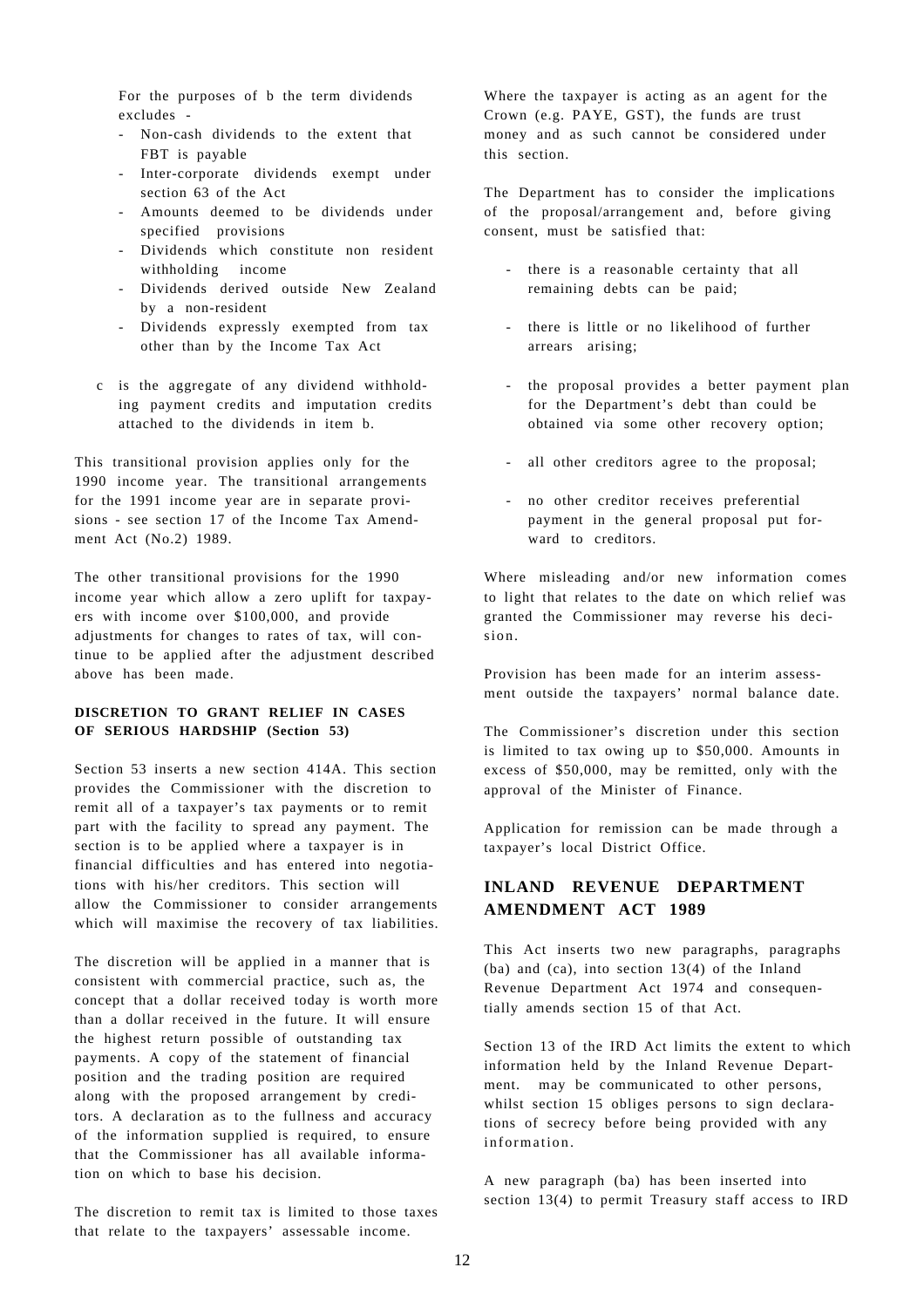information for the sole purpose of assisting them in the preparation of taxation revenue forecasts.

Paragraph (ca) was inserted into section 13(4) to enable the Commissioner to provide information to those persons he contracts for the performance of specific tasks. The amendment will allow officers of the Inland Revenue Department to provide contractors/consultants with sufficient information to enable them to perform their contracted duties.

The amendment to section 15 of the Inland Revenue Department Act was consequential to the inclusion of paragraphs (ba) and (ca) into section 13(4). As a result of this amendment, declarations of secrecy will need to be completed prior to any information being provided to an officer of Treasury, for revenue forecasting, or to any contractor engaged by the Commissioner. This will subject any such person who fails to comply with their obligation to maintain secrecy to the same penalties as would apply to an IRD employee, i.e. on summary conviction to imprisonment for a term of up to 6 months or to a fine of up to \$15,000.

# **LAND TAX AMENDMENT ACT (NO.2) 1989 (SECTIONS 1 TO 35)**

#### **Introduction**

The Land Tax Amendment Act (No.2) 1989 introduces earlier due dates for payment of land tax, as well as a "GST-style" self assessment approach. In addition, an exemption from land tax is provided for hospitals, area health boards, and vacant land intended for residential uses. Finally, the amendment Act confirms a 1 percent rate of tax on land held at 31 March 1990.

The amendments may be summarised as follows-

#### **New Payment Dates**

The Land Tax Amendment Act (No.2) 1989 provides for the new earlier land tax payment date of 7 May. The movement from the current 7 October payment date to 7 May date was announced by the Minister of Finance in the 1989 Budget. A transitional arrangement is also introduced which provides that for the 1990 year land tax is due and payable in 2 equal instalments on 7 May and 7 October.

#### **Self-Assessment Approach**

A number of consequential amendments were needed to the Land Tax Act 1976 to give effect to the new earlier payment date and self-assessment system. Taxpayers will be required to determine their tax liability and pay the tax so determined without awaiting receipt of a formal notice of assessment from the Department.

#### **Exemptions from Land Tax**

The exemption provided for land of a specific nature such as sea beds, reserves, and wildlife refuges is amended in order to include land of this nature owned by a local authority. The exemption is further amended by adding a pecuniary profit test to ensure that reserve land used for a business is subject to land tax.

The exemption provided for land used as the site of a residence is amended to exempt vacant land which is intended to be used and can be lawfully used (without any application, dispensation, waiver under the Town and Country Planning Act 1976) as the site of any residence. In other words, small vacant residential sections are now exempt from land tax.

New exemptions are introduced for land used as the site of any hospital (public or private) and for land used by an Area Health Board to provide health services.

#### **Confirmation of Tax Rate**

The amendment Act confirms the rate of land tax for the year of payment commencing on 1 April 1990 at 1%.

#### **Detailed Provisions**

#### **Section 2 - Interpretation**

The new self-assessment approach means the Commissioner will not issue an assessment in the majority of cases. The removal of the requirement for the Commissioner to issue an assessment makes it inappropriate to define a land tax year as a "year of assessment". It is as a result of the amendment that the year is now referred to as a "year of payment". There is no change in the actual meaning of the amended definition which is retained as the year for which land tax is payable.

The definition of the term "hospital" is introduced for the purposes of the hospital exemption inserted by section 63 of the amendment Act.

A "hospital" is defined as any hospital or similar institution, under the control of an Area Health Board, including any psychiatric hospital where that hospital is used principally for the treatment or diagnosis or rehabilitation or care of patients.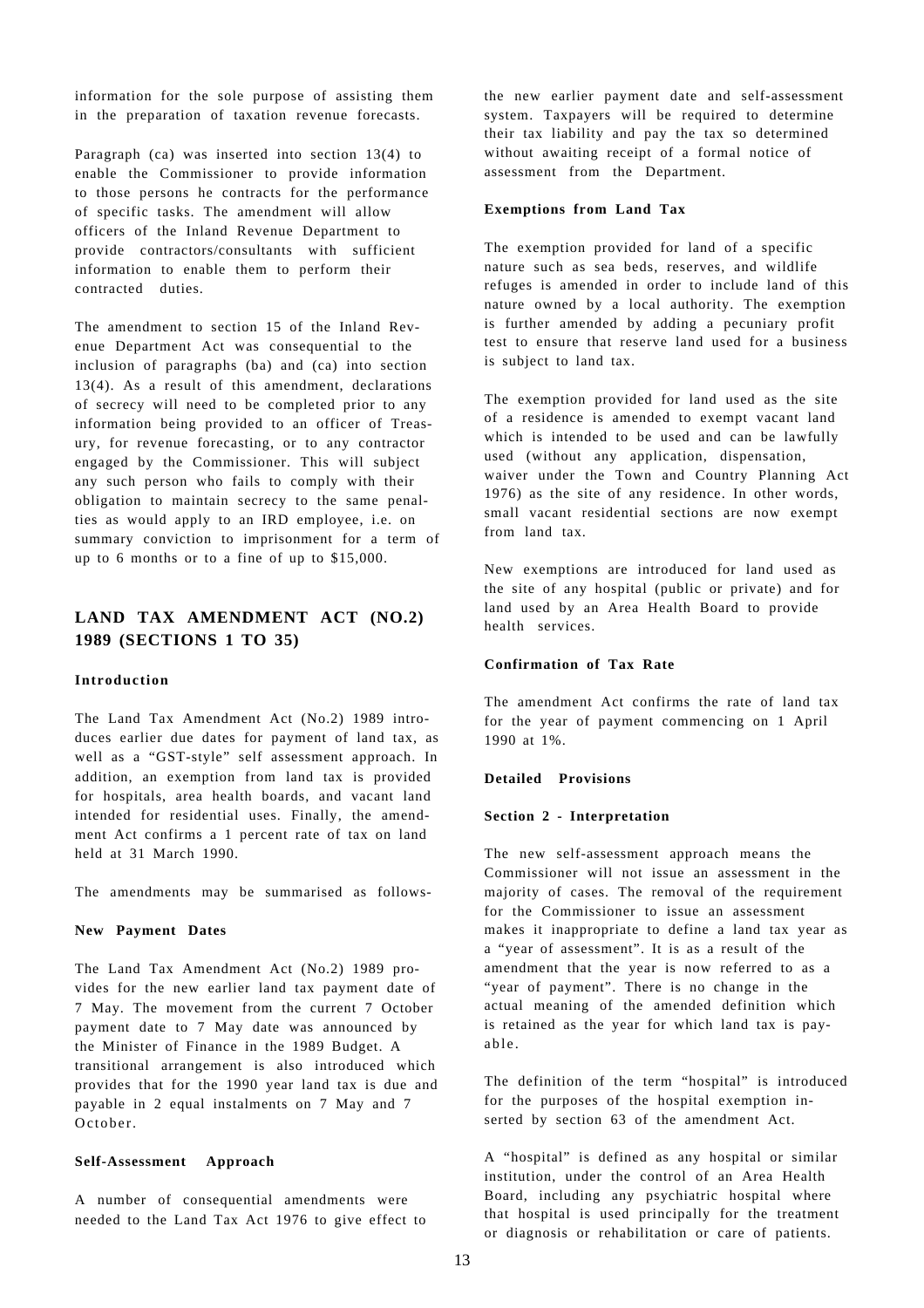The definition also includes any licensed hospital within the meaning of Part V of the Hospitals Act 1957. Licensed hospitals are private hospitals which have met certain criteria specified in the Hospitals Act. The inclusion of this provision in the definition effectively means that private hospitals are now exempt from land tax.

Section 140 of the Income Tax Act 1976 has been repealed and replaced with a new section 140. This new section provides that where land tax is deductible it is deductible in the year that the land tax is paid. This may mean that with the 2 payment dates applying in the year of payment commencing 1 April 1990, half the tax relating to that year may be deductible in one income year and half in the next.

## **Sections 3 to 13,15 to 20, 24 to 26 and 28 to 34- Minor Amendments**

These sections represent minor amendments providing for the new self-assessment approach.

#### **Section 14 - Exemptions of Certain Classes of Land**

This section amends two existing exemptions and introduces two new exemptions.

The first amendment amends section 27(1)(b) of the Land Tax Act. This section ensures that lands of a specific nature such as sea beds and historic reserves are exempt from land tax. The amendment provides that where these lands are owned by a local authority they are now exempt from land tax.

This amendment ensures that the exemption does not apply where the land is being used for the "pecuniary profit of any person". The amendment also ensures that where land is owned and used by the Crown, or a public, or local authority for a purpose specified in paragraphs (i) and (k) of section  $27(1)$ , such as a public museum, the private pecuniary profit test of any individual contained in those paragraphs is applied. In other words where a museum is sited on reserve land the less strenuous private pecuniary profit test of "any individual" is applied rather than "any person" .

Second the residential exemption provided by section  $27(1)(q)$  is amended to exempt the typical small vacant residential section purchased for the purpose of building a home on the site.

It provides that vacant land which is intended to be used and can be lawfully used as the site of any residence is exempt from land tax.

The three tests that must be satisfied for the exemption to apply are

- (1) The land must be vacant. The land must be free of buildings or it cannot fulfil the requirement that it is to be used as the site of any residence as it is being used as the site of building designed for another purpose; and
- (2) The land can be lawfully used as the site of a residence. The most common case fulfilling this requirement is where the operative district scheme has the land classified as residential in nature. The land may also lawfully be used as residential where the land is subject to a specified departure, or where a dispensation has been granted, under the Town and Country Planning Act; a n d
- (3) The taxpayer must have the intention of using the land as the site of a residence in the future.

A new exemption is provided for land to the extent that it is used as the site for a hospital. The land associated with a hospital is defined widely to include servicing and landscaped areas directly associated with the operation of the hospital.

Also a further health related exemption is provided to reflect the wider operations now expected of area health boards. The exemption applies to health services which means -

- (a) Services to promote health
- (b) Services to protect health
- (c) Services to prevent disease or ill-health
- (d) Treatment Services
- (e) Nursing Services
- (f) Rehabilitative services
- (g) Diagnostic Services
- (h) Psychotherapy and counselling services
- (i) Contraception services and advice
- (j) Sterilisation Services
- (k) Ambulance Services
- (1) Mortuaries

As with the hospitals exemption it is considered that this exemption does not apply to administrative offices and other similar secondary services unless they are on the site and directly associated with the health service being provided.

#### **Section 21- Payment Of Tax**

The section provides that the amount of land tax payable by the taxpayer is the amount the taxpayer calculates as payable in their land tax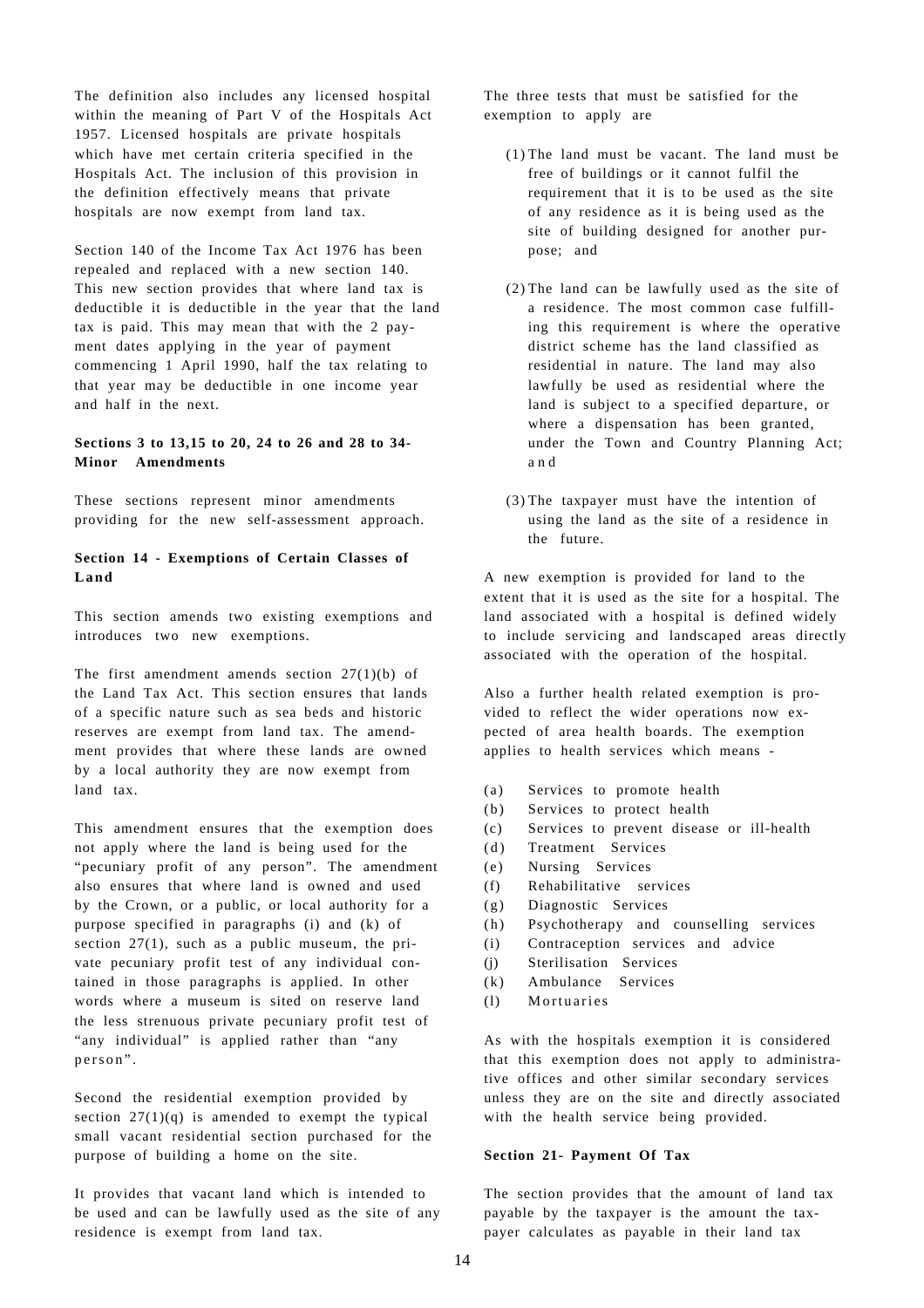return. The Commissioner will no longer issue an assessment informing the taxpayer of the actual amount of their tax liability. The tax shall be due and payable for any year of payment on the 7th day of May.

## **Section 22 - Transitional Arrangements for Land Valued 31 March 1990**

The section remains in the Land Tax Amendment Act (No.2) 1989 and provides for land owned on 31 March 1990, land tax shall be due and payable in 2 equal instalments on the 7th day of May and 7th day of October 1990.

## **Section 23 - Additional Tax To Be Charged if Default Made In Payment of Tax**

As part of the self-assessment approach the existing 10% 6 monthly incremental additional tax regime has been replaced. The new additional tax scheme imposes a one-off 10% additional tax charge if a payment is short, nil or late paid. Each subsequent month a further 2% additional tax on the balance outstanding is imposed until the tax is paid .

## **Section 27 - Power of Commissioner in Respect of Small Amounts**

The Commissioner may now refrain collecting or refunding tax where the balance does not exceed  $$5.$ 

#### **Section 35 - Confirming rate of land tax for year commencing 1 April 1990**

For the year commencing 1 April 1990 land tax shall be imposed, levied, and paid pursuant to Part II of the Schedule to the Act. Part B specifies a rate of land tax of 1 percent.

# **ESTATE AND GIFT DUTIES AMEND-MENT ACT (NO. 2)1989**

Section 98 of the principal Act provides the Commissioner of Inland Revenue with the discretionary power to destroy estate and gift duty records held after the expiration of 50 years from the date of death of the person or from the date of making a gift.

The amendment contained in the Estate and Gift Duties Amendment Act (No. 2) 1989 reduces the minimum period of retention from 50 years to 15 years, with effect from the date of assent, 19 December 1989.

# **STAMP AND CHEQUE DUTIES AMENDMENT ACT 1989**

#### **(Sections 1 to 4 Conveyance and Lease Duty)**

The Minister of Revenue issued a press release on 24 May 1989 to clear up the confusion which had arisen with the assessment of conveyance and lease duty, particularly, whether the value of the property and rental should be GST inclusive.

The Minister confirmed that conveyance duty and lease duty was to be assessed on the GST inclusive value of the property and rental respectively. Further, the Minister advised that the Government would introduce amending legislation at the earliest opportunity to clarify this issue.

Sections 2 to 4 clarify the legislation that for the purposes of computing lease and conveyance duty, the value of the rental and property, are to be inclusive of any goods and services tax chargeable.

These sections will apply to any instrument of conveyance or lease executed on or after 19 December 1989.

#### **(Section 5)**

This section repeals the exemption from cheque duty on bills of exchange drawn or made on behalf of any school committee formed under the Education Act 1964. This section takes effect from the date of assent, being 19 December 1989.

This amendment is a consequential amendment resulting from the abolishment of the school committees with effect from 18 May 1989, and the replacement with the Boards of Trustees under the School Trustees Act 1989.

Bills of exchange drawn or made on behalf of any Board of Trustee will be exempt from cheque duty pursuant to Clause 2 of the Second Schedule to the School Trustees Act 1989.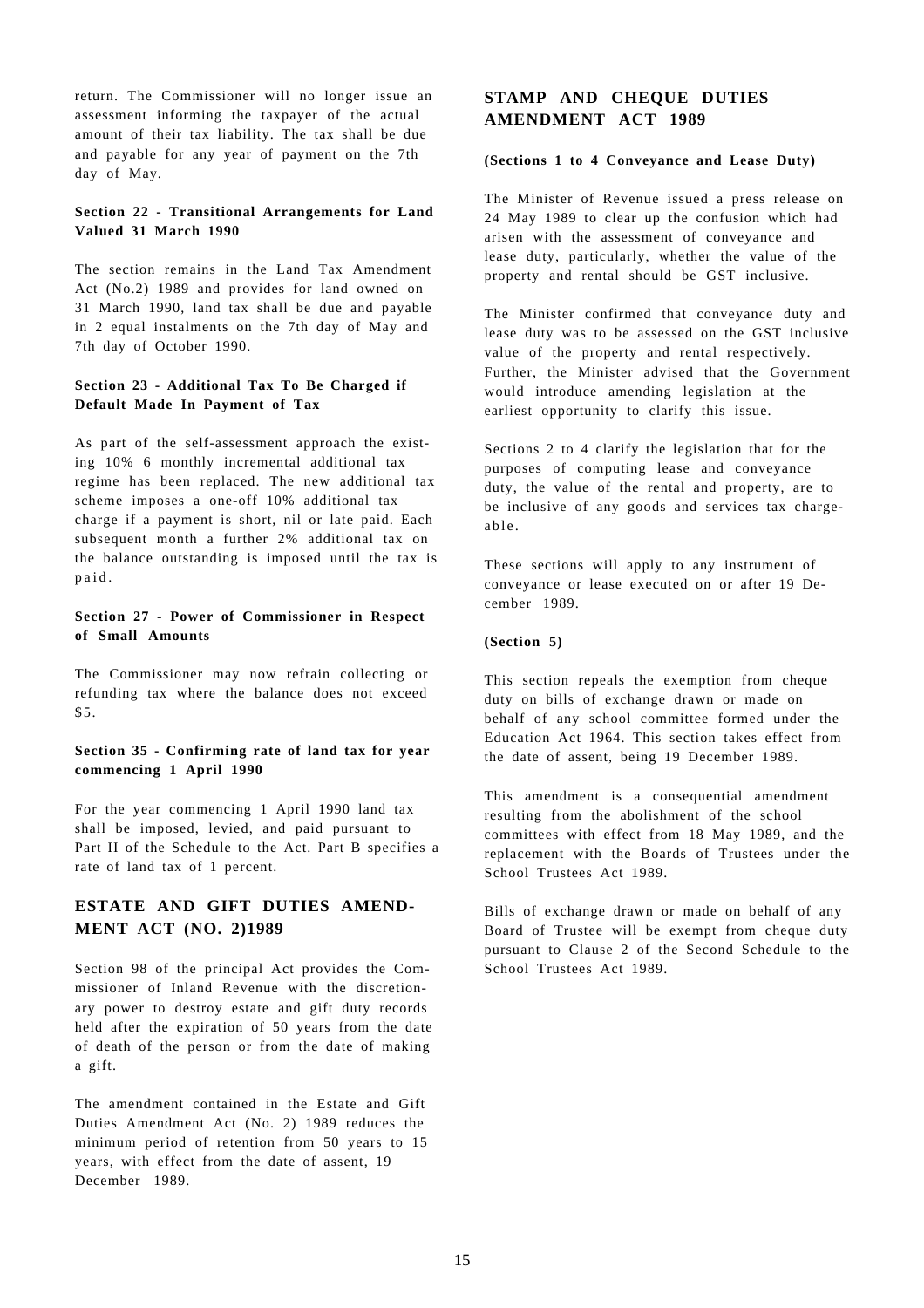# **APPENDICES TO TIB NO. 8. FEBRUARY 1990**

- 1. APPENDIX A INCOME TAX AMENDMENT ACT (NO. 4) 1989 — INLAND REVENUE DEPARTMENT AMENDMENT ACT 1989 — LAND TAX AMENDMENT ACT (NO. 2) 1989 — ESTATE AND GIFT DUTIES AMENDMENT ACT (NO. 2) 1989 — STAMP AND CHEQUE DUTIES AMENDMENT ACT 1989
- 2. APPENDIX B  $-$  GOODS AND SERVICES TAX AMENDMENT ACT (NO. 2) 1989
- 3. APPENDIX C EXPLANATION TO APPLICATION OF SECTION 99 OF THE INCOME TAX ACT 1976